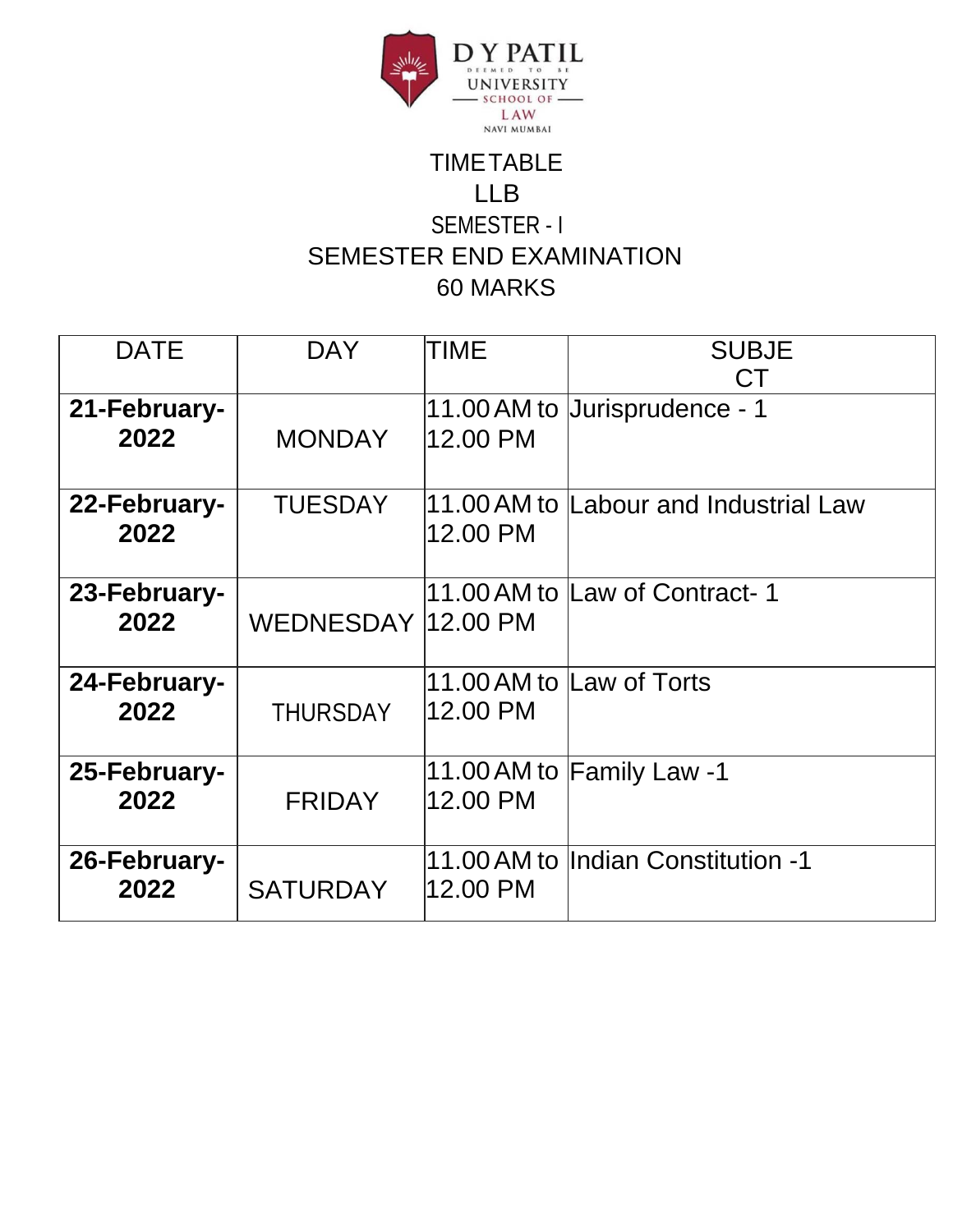

### TIMETABLE BALLB SEMESTER - I SEMESTER END EXAMINATION 60 MARKS

| <b>DATE</b>                        | <b>DAY</b>          | TIME     | <b>SUBJECT</b>                    |
|------------------------------------|---------------------|----------|-----------------------------------|
| $21 -$<br>February-<br>2022        | <b>MONDAY</b>       | 12.00 PM | 11.00 AM to Uurisprudence - 1     |
| $22 -$<br>February-<br>2022        | <b>TUESDAY</b>      | 12.00 PM | 11.00 AM to Economics - 1         |
| $23 -$<br><b>February-</b><br>2022 | WEDNESDAY  12.00 PM |          | 11.00 AM to Law of Contract-1     |
| $24 -$<br>February-<br>2022        | <b>THURSDAY</b>     | 12.00 PM | 11.00 AM to General English - 1   |
| $25 -$<br>February-<br>2022        | <b>FRIDAY</b>       | 12.00 PM | 11.00 AM to Sociology -1          |
| $26 -$<br>February-<br>2022        | <b>SATURDAY</b>     | 12.00 PM | 11.00 AM to Political Science - 1 |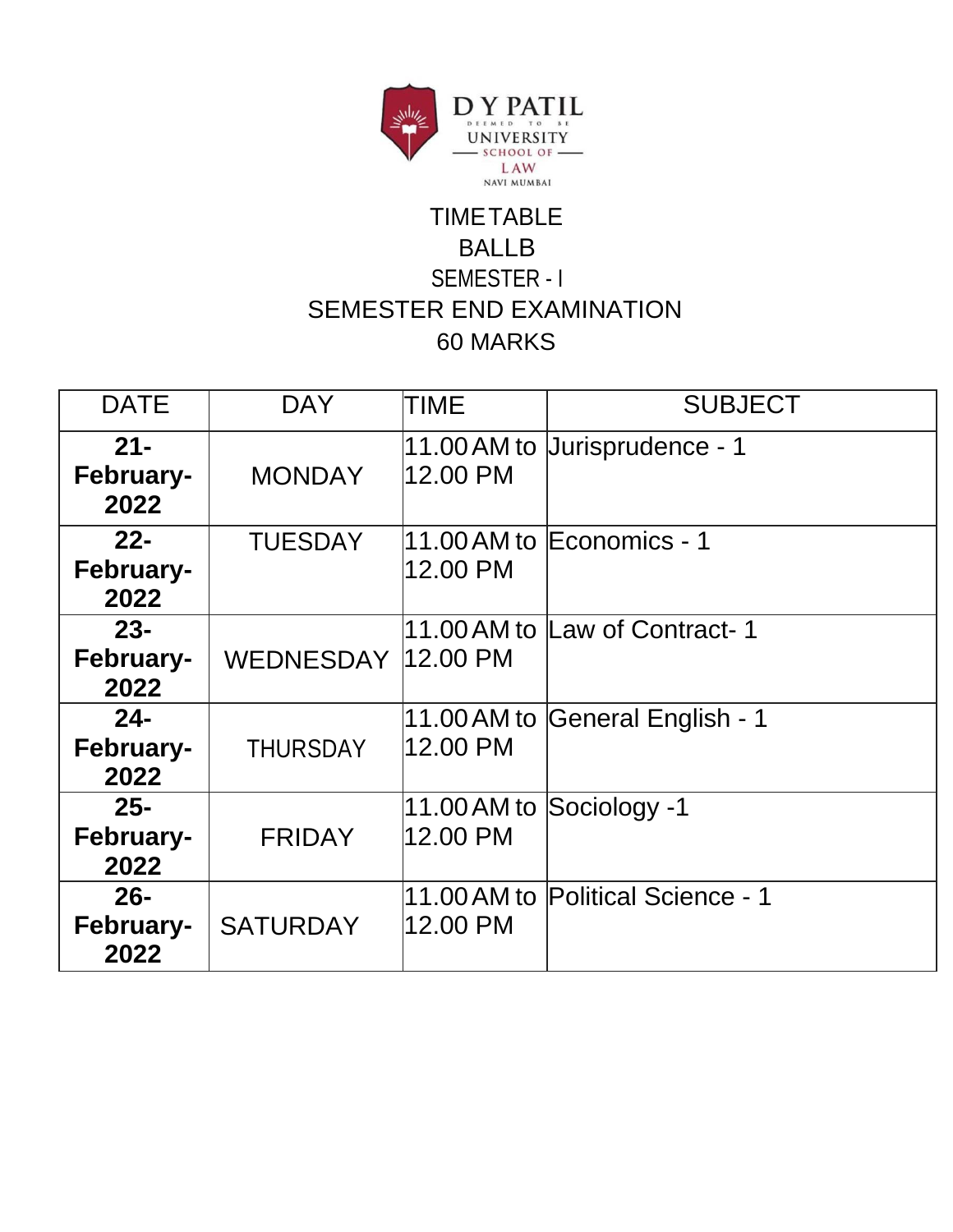

## TIMETABLE BComLLB SEMESTER - I SEMESTER END EXAMINATION 60 MARKS

| <b>DATE</b>                        | <b>DAY</b>      | <b>TIME</b> | <b>SUBJECT</b>                       |
|------------------------------------|-----------------|-------------|--------------------------------------|
| $21 -$<br><b>February-</b><br>2022 | <b>MONDAY</b>   | 12.00 PM    | 11.00 AM to Jurisprudence - 1        |
| $22 -$<br>February-<br>2022        | <b>TUESDAY</b>  | 12.00 PM    | 11.00 AM tolMicro Economics - 1      |
| $23 -$<br>February-<br>2022        | WEDNESDAY       | 12.00 PM    | 11.00 AM tolLaw of Contract-1        |
| $24 -$<br>February-<br>2022        | <b>THURSDAY</b> | 12.00 PM    | 11.00 AM to General English - 1      |
| $25 -$<br><b>February-</b><br>2022 | <b>FRIDAY</b>   | 12.00 PM    | 11.00 AM to Managerial Mathematics-1 |
| $26 -$<br>February-<br>2022        | <b>SATURDAY</b> | 12.00 PM    | 11.00 AM to Accounts - 1             |